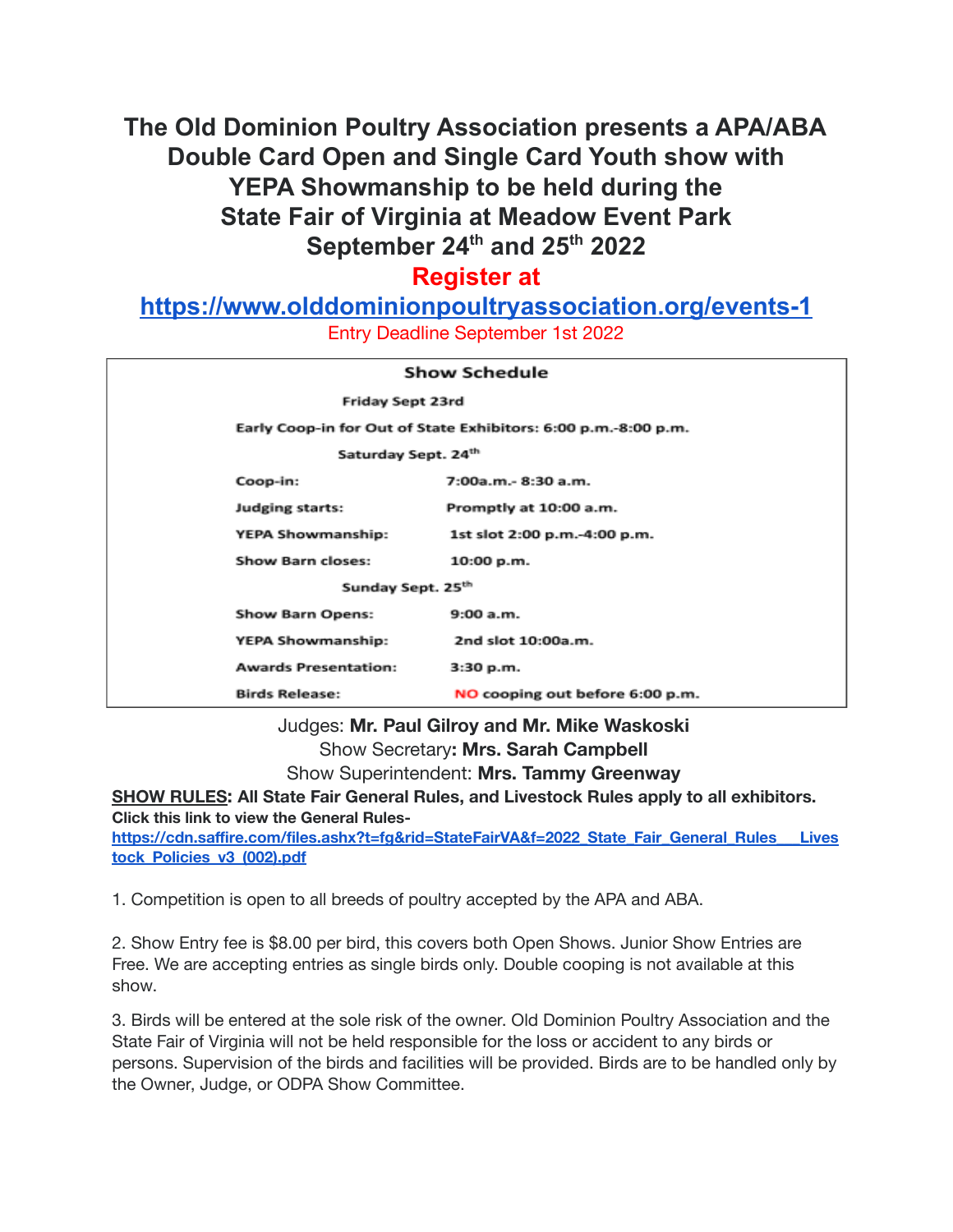4. Open Exhibitors who make an entry are responsible for paying the entry fee, even if the individual is unable to attend. Checks Made out to the Old Dominion Poultry Association or you may pay via PayPal to [treasurerodpa@gmail.com](mailto:treasurerodpa@gmail.com) please list the exhibitors name and that it is for an open entry. **ALL RETURNED CHECKS ARE SUBJECT TO A \$35.00 RETURN FEE.**

#### 5. **No Late Entries will be accepted.**

6. **ALL BIRDS** for exhibition in Virginia shall originate from U.S. Pullorum-Typhoid Clean Flocks or have a negative Pullorum-Typhoid Test within 90 days, 30 DAYS FOR OUT OF STATE BIRDS, on the day of the exhibition. Each bird must be identified with a "tamper-proof" band at the time of the Pullorum-Typhoid test. A copy of the Pullorum-Typhoid test or NPIP Certification must accompany birds at check in. The State Vet will be on site to test all birds for AI at Coop In. **ALL Out of State Birds** must be tested for AI within 14 days of entering the State of Virginia regardless of your NPIP status.

7. Sales Coops will be Available for \$6.00 each for Large Fowl sized Show Coops. Sale Birds must meet the same testing requirements as Exhibition Birds. Sales Coop Request will be accepted after all show entries are in.

8. To obtain your exhibitor number please go to the ENTRY CHECK-IN table before cooping-in.

9. Aisles will be CLOSED during judging. Only the JUDGE, CLERK, and Show Committee will be allowed in these areas.

10. The ODPA will provide feed, water and shavings.

11. All matters not covered herein should be addressed as needed to the Executive Board of the association, and/or Judges. ALL DECISIONS ARE FINAL. The Show Committee reserves the right to refuse any entry submitted.

12. The Old Dominion Poultry Association will use every precaution to guard against accident, mistake, loss or damage, but will not be responsible should any occur.

13. The ODPA reserves the right to substitute and/or add judges as necessary.

14. 9/25/22 Birds must stay until 6:00 p.m. Out of State Birds have the option to coop out at 5:00 p.m. **ABSOLUTELY NO EARLY COOPING OUT!**

15. Any bird that is found to have lice or mites or is otherwise unwell in appearance will not be allowed to be cooped-in and must be removed from the show hall.

16. In the event that the State Vet Office bans Poultry Exhibitions due to Avian Influenza after the entry deadline, entry fees will rollover to the 2023 show.

### **The rules and regulations for the Junior Show are the same as the open show,**

#### **Including the following:**

1. The Show and Showmanship is open for ages 5 to 18 years of age.